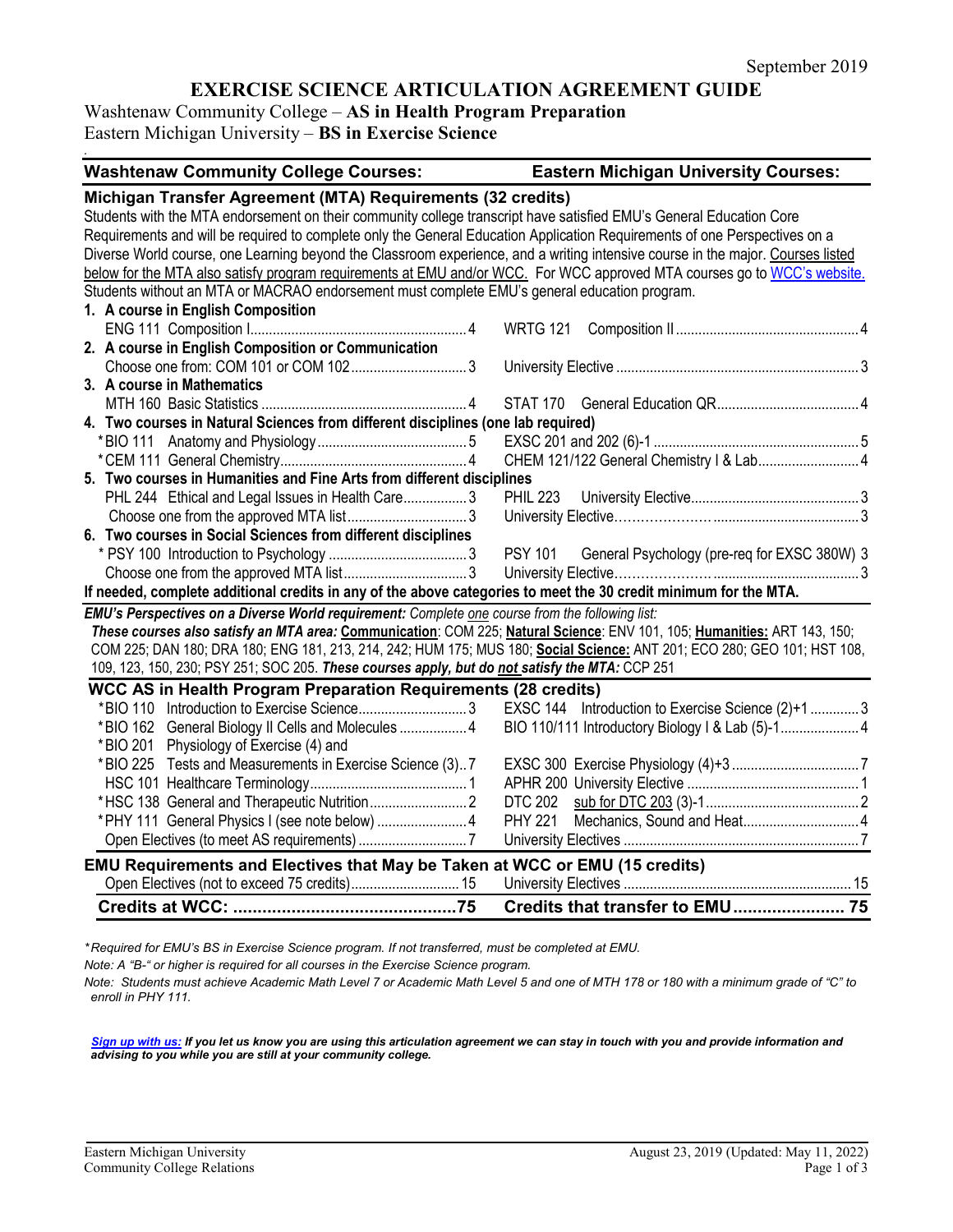## **EXERCISE SCIENCE ARTICULATION AGREEMENT GUIDE**

Washtenaw Community College – **AS in Health Program Preparation** Eastern Michigan University – **BS in Exercise Science**

## **Completion of the BS in Exercise Science at EMU**

### **Major Requirements (45 credits)**

*A "B-"or higher is required in all required and elective courses in the exercise science major.*

| <b>Required Courses</b> | (39 credits)                            |
|-------------------------|-----------------------------------------|
| <b>EXSC 205</b>         | Quantitative Mthds in Exercise Science3 |
| <b>EXSC 305</b>         |                                         |
| <sup>2</sup> EXSC 330L4 | Practicum in Exercise Science3          |
| 1EXSC 380W              | Exercise and Sport Psychology3          |
| <b>EXSC 405</b>         |                                         |
| <b>EXSC 410</b>         |                                         |
| <b>EXSC 430</b>         | Clinical Exercise Electrocardiology 3   |
| 1EXSC 431W              |                                         |
| <b>EXSC 432</b>         | Exercise Programming and Prescription3  |
| <b>EXSC 433</b>         | Princ of Sport Performance Training3    |
| <sup>2</sup> EXSC 480L4 | Internship in Exercise Science 8        |

## **Elective Courses (6 credits)**

Choose 2 courses from the following.

- EXSC 408 Exercise Epidemiology (3)
- EXSC 412 Endurance Training and Performance (3)
- EXSC 415 Diabetes and Obesity (3)
- EXSC 418 Human Cadaver Laboratory (3)
- EXSC 419 Sports Supplements & Ergogenic Aide (3)
- EXSC 435 Echocardiography (3)

*1 Satisfies EMU's Writing Intensive requirement.* 

*2 Satisfies EMU's Learning Beyond the Classroom requirement.*

*Note: It is recommended you contact EMU as soon as you are considering transferring to receive advising. Please see the contact information for EMU on the third page.*

## **Sample Full time Sequence:**

*Courses may not be offered every semester. Consult advisor to plan a program of study.*

| Fall Semester Start |                                               | $(12 \text{ credits})$ |
|---------------------|-----------------------------------------------|------------------------|
|                     |                                               |                        |
| EXSC 305            | F, W, S; pre-req: PHY 221 & EXSC 201 & 202  3 |                        |
|                     |                                               |                        |
|                     |                                               |                        |

#### **Winter (16 credits)** EXSC 410 F,W; pre-req EXSC 300 & admitted................... 4 EXSC 430 F,W; pre-req EXSC 300 & admitted................... 3 EXSC 431W F,W; pre-req EXSC 300 & admitted................... 3 EXSC 432 F,W; pre-req EXSC 410 & admitted................... 3 F,W,S; pre-req: EXSC 300, 305 ........................... 3

#### **Summer (9 credits)**

| <b></b> | $\sim$ $\sim$ $\sim$ $\sim$ $\sim$ $\sim$ |  |
|---------|-------------------------------------------|--|
|         |                                           |  |
|         |                                           |  |
|         |                                           |  |

**Fall (8 credits)** EXSC 480L4 F,W,S; pre-req: admitted to program................. 8